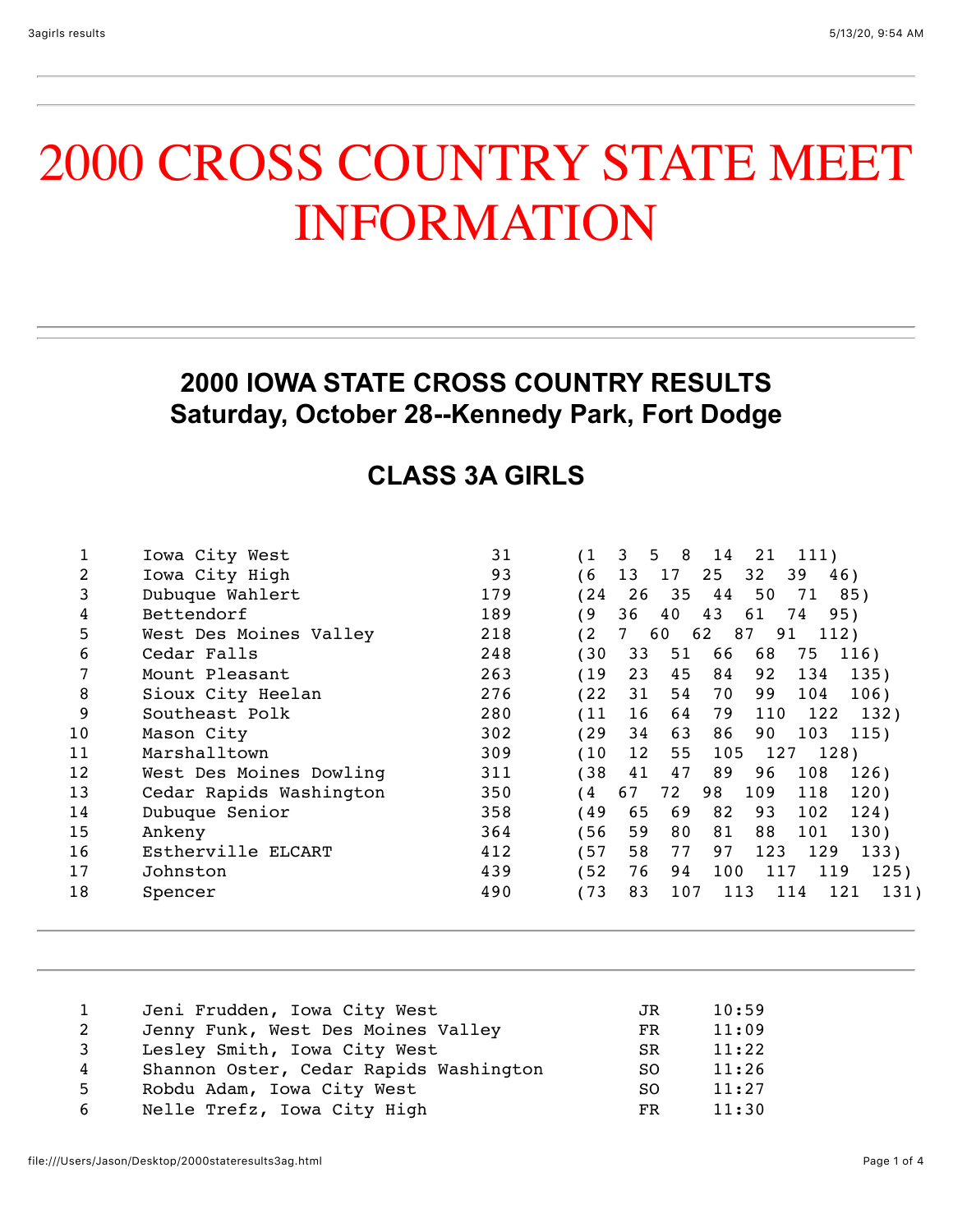| 7  | Ashley Culp, West Des Moines Valley           | SO          | 11:31 |
|----|-----------------------------------------------|-------------|-------|
| 8  | Lauren Levy, Iowa City West                   | SR          | 11:34 |
| 9  | Erin Kappeler, Bettendorf                     | SR          | 11:38 |
| 10 | Kate Greer, Marshalltown                      | SO          | 11:41 |
| 11 | Quinn Vermie, Southeast Polk                  | SO          | 11:46 |
| 12 | Jannae Holubar, Marshalltown                  | SR          | 11:47 |
| 13 | Karen Johnson, Iowa City High                 | SR          | 11:48 |
| 14 | Shirley Stern, Iowa City West                 | SO          | 11:51 |
| 15 | Lindsey Nye, Fort Madison                     | SR          | 11:52 |
| 16 | Brooke Boley, Southeast Polk                  | FR          | 11:53 |
| 17 | Betsy Ellsmore, Iowa City High                | SO          | 11:54 |
| 18 | Maureen O'Connor, Waterloo Columbus/Don Bosco | SO          | 11:55 |
| 19 | Robyn Werner, Mount Pleasant                  | SO          | 11:55 |
| 20 | Emily Shoopman, Waterloo West                 | $_{\rm SR}$ | 11:58 |
| 21 | Lynn Dobyns, Iowa City West                   | SO          | 11:58 |
| 22 | Jesse Pape, Sioux City Heelan                 | FR          | 11:59 |
| 23 | Allison Werner, Mount Pleasant                | SO          | 12:01 |
| 24 | Nina Hoppenjan, Dubuque Wahlert               | SO          | 12:01 |
| 25 | Michelle Lake, Iowa City High                 | SR          | 12:02 |
| 26 | Ann Marie Noel, Dubuque Wahlert               | SR          | 12:03 |
| 27 | Sarah Lacina, Muscatine                       | JR          | 12:03 |
| 28 | Cathleen Miller, Davenport Central            | SR          | 12:03 |
| 29 | Aimee Nielsen, Mason City                     | JR          | 12:04 |
| 30 | Cassie Naaktgboren, Cedar Falls               | FR          | 12:05 |
| 31 | Anne Berger, Sioux City Heelan                | SR          | 12:05 |
| 32 | Gianna Maurer, Iowa City High                 | JR          | 12:06 |
| 33 | Anna Twito, Cedar Falls                       | FR          | 12:08 |
| 34 | Janelle Platts, Mason City                    | SO          | 12:10 |
| 35 | Melissa Meyer, Dubuque Wahlert                | SR          | 12:11 |
| 36 | Sarah Hampton, Bettendorf                     | FR          | 12:11 |
| 37 | Amanda Bales, Pleasant Valley                 | SR          | 12:11 |
| 38 |                                               | SR          | 12:12 |
| 39 | Beth Abramovich, West Des Moines Dowling      |             |       |
|    | Monica Mims, Iowa City High                   | SO          | 12:12 |
| 40 | Abby Gierke, Bettendorf                       | SO          | 12:12 |
| 41 | Abbie Smith, West Des Moines Dowling          | JR          | 12:13 |
| 42 | Alicia Irons, Boone                           | JR          | 12:13 |
| 43 | Beth Wayland, Bettendorf                      | $_{\rm FR}$ | 12:14 |
| 44 | Celie Corken, Dubuque Wahlert                 | SR          | 12:14 |
| 45 | Jessica Schultz, Mount Pleasant               | SR          | 12:15 |
| 46 | Kirsty Moreno, Iowa City High                 | JR          | 12:15 |
| 47 | Natalie Stork, West Des Moines Dowling        | SR          | 12:16 |
| 48 | Traci Hawley, Ames                            | FR          | 12:16 |
| 49 | Carolyn Sinsky, Dubuque Senior                | JR          | 12:17 |
| 50 | Sara Fassbinder, Dubuque Wahlert              | FR          | 12:17 |
| 51 | Caylin Cervetti, Cedar Falls                  | FR          | 12:17 |
| 52 | Kristin Way, Johnston                         | SR          | 12:18 |
| 53 | Stephanie Wilson, Sioux City West             | JR          | 12:19 |
| 54 | Nicole Kreber, Sioux City Heelan              | JR          | 12:19 |
| 55 | Katie Brown, Marshalltown                     | JR          | 12:20 |
| 56 | Dawn Caffrey, Ankeny                          | SO          | 12:20 |
| 57 | Lindsey Croner, Estherville ELCART            | JR          | 12:21 |
| 58 | Meredith McKean, Estherville ELCART           | SO          | 12:21 |
| 59 | Sarah Battani, Ankeny                         | FR          | 12:22 |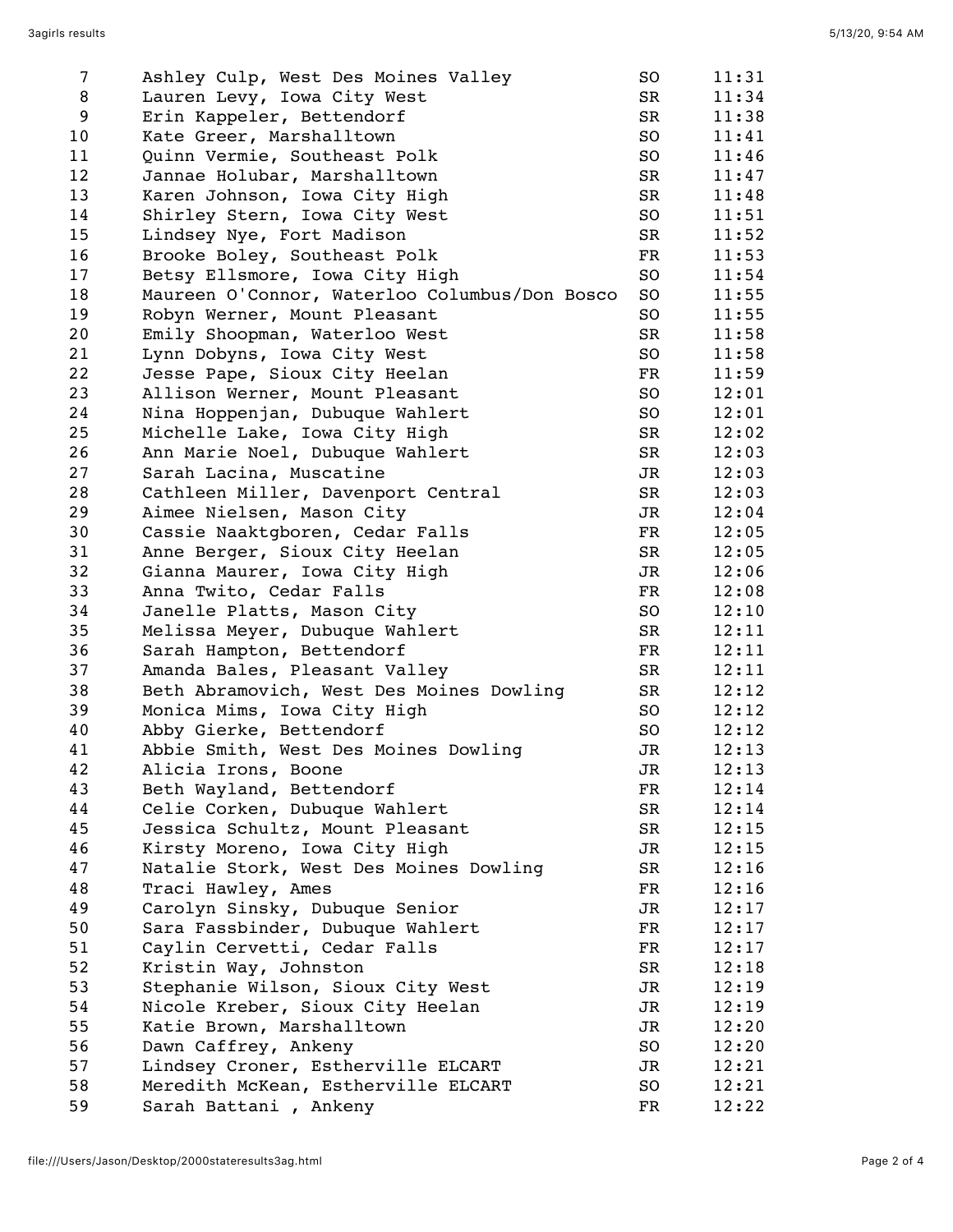| 60  | Rebecca Baker, West Des Moines Valley                             | SR                       | 12:23 |
|-----|-------------------------------------------------------------------|--------------------------|-------|
| 61  | Larissa Schwartz, Bettendorf                                      | SO                       | 12:25 |
| 62  | Ashley Tousley, West Des Moines Valley                            | JR                       | 12:26 |
| 63  | Erin Nielsen, Mason City                                          | FR                       | 12:27 |
| 64  | Amy Garrett, Southeast Polk                                       | SO                       | 12:27 |
| 65  | Maryanne Schilling, Dubuque Senior                                | SR                       | 12:31 |
| 66  | Ellie Peterson, Cedar Falls                                       | JR                       | 12:32 |
| 67  | Suzanne Crumly, Cedar Rapids Washington                           | JR                       | 12:32 |
| 68  | Liz Myers, Cedar Falls                                            | SR                       | 12:33 |
| 69  | Stacy Kennedy, Dubuque Senior                                     | JR                       | 12:33 |
| 70  | Patricia Keane, Sioux City Heelan                                 | JR                       | 12:33 |
| 71  | Tess Miller, Dubuque Wahlert                                      | SO                       | 12:34 |
| 72  | Kelly Baustian, Cedar Rapids Washington                           | JR                       | 12:34 |
| 73  | Megan Riepma, Spencer                                             | JR                       | 12:35 |
| 74  | Anne Marker, Bettendorf                                           | SR                       | 12:35 |
| 75  | Lyssa Steckelberg, Cedar Falls                                    | $_{\rm FR}$              | 12:36 |
| 76  | Holly Ross, Johnston                                              | SO                       | 12:37 |
| 77  | Molly Duitsman, Estherville ELCART                                | JR                       | 12:39 |
| 78  | Julie Reger, Ames                                                 | SR                       | 12:40 |
| 79  | Stephanie Barker, Southeast Polk                                  | SO                       | 12:43 |
| 80  | Jessica Brandhorst, Ankeny                                        | SO                       | 12:43 |
| 81  | Kimber Jones, Ankeny                                              | SR                       | 12:43 |
| 82  | Megan Simpson, Dubuque Senior                                     | SO                       | 12:46 |
| 83  | Stephanie Dvorak, Spencer                                         | SR                       | 12:46 |
| 84  | Jill Moeller, Mount Pleasant                                      | SO                       | 12:47 |
| 85  | Jackie Rohner, Dubuque Wahlert                                    | SR                       | 12:48 |
| 86  | Hollie Walusz, Mason City                                         | SR                       | 12:49 |
| 87  | Cassie Isaacson, West Des Moines Valley                           | JR                       | 12:49 |
| 88  | MacKenzie Madison, Ankeny                                         | $\overline{\mathrm{FR}}$ | 12:50 |
| 89  | Jessica Seglar, West Des Moines Dowling                           | SR                       | 12:51 |
| 90  | Melissa Barnes, Mason City                                        | JR                       | 12:51 |
| 91  | Shanna Duffy, West Des Moines Valley                              | SR                       | 12:53 |
| 92  | Sarah Ita, Mount Pleasant                                         | JR                       | 12:54 |
| 93  | Emily Schrobilgen, Dubuque Senior                                 | SR                       | 12:55 |
| 94  | Victoria Brenton, Johnston                                        | SR                       | 12:55 |
| 95  | Jenny Frels, Bettendorf                                           | SR                       | 12:57 |
| 96  | Ann Pick, West Des Moines Dowling                                 | $_{\rm FR}$              | 12:58 |
| 97  | Emily Christensen, Estherville ELCART                             | JR                       | 12:58 |
| 98  | Zoe Marquardt, Cedar Rapids Washington                            | SO                       | 12:59 |
| 99  | Sarah Pattison, Sioux City Heelan                                 | SO                       | 12:59 |
| 100 | Julie Crow, Johnston                                              | SO                       | 13:00 |
| 101 | Lindsay McCracken, Ankeny                                         | SR                       | 13:02 |
| 102 |                                                                   | SO                       |       |
|     | Nellie Salwolke, Dubuque Senior                                   |                          | 13:02 |
| 103 | Julie Jacobson, Mason City<br>Lisa Niedergeses, Sioux City Heelan | SR                       | 13:04 |
| 104 |                                                                   | SR                       | 13:05 |
| 105 | Molly Merryman, Marshalltown                                      | SO                       | 13:06 |
| 106 | Emily Bengford, Sioux City Heelan                                 | SR                       | 13:07 |
| 107 | Lindsay Wedel, Spencer                                            | JR                       | 13:08 |
| 108 | Cat Geres, West Des Moines Dowling                                | JR                       | 13:08 |
| 109 | Maggie Grove, Cedar Rapids Washington                             | SO                       | 13:09 |
| 110 | Sarah Mills, Southeast Polk                                       | SO                       | 13:10 |
| 111 | Maggie Gill, Iowa City West                                       | SR                       | 13:11 |
| 112 | Lauren Hill, West Des Moines Valley                               | $_{\rm FR}$              | 13:14 |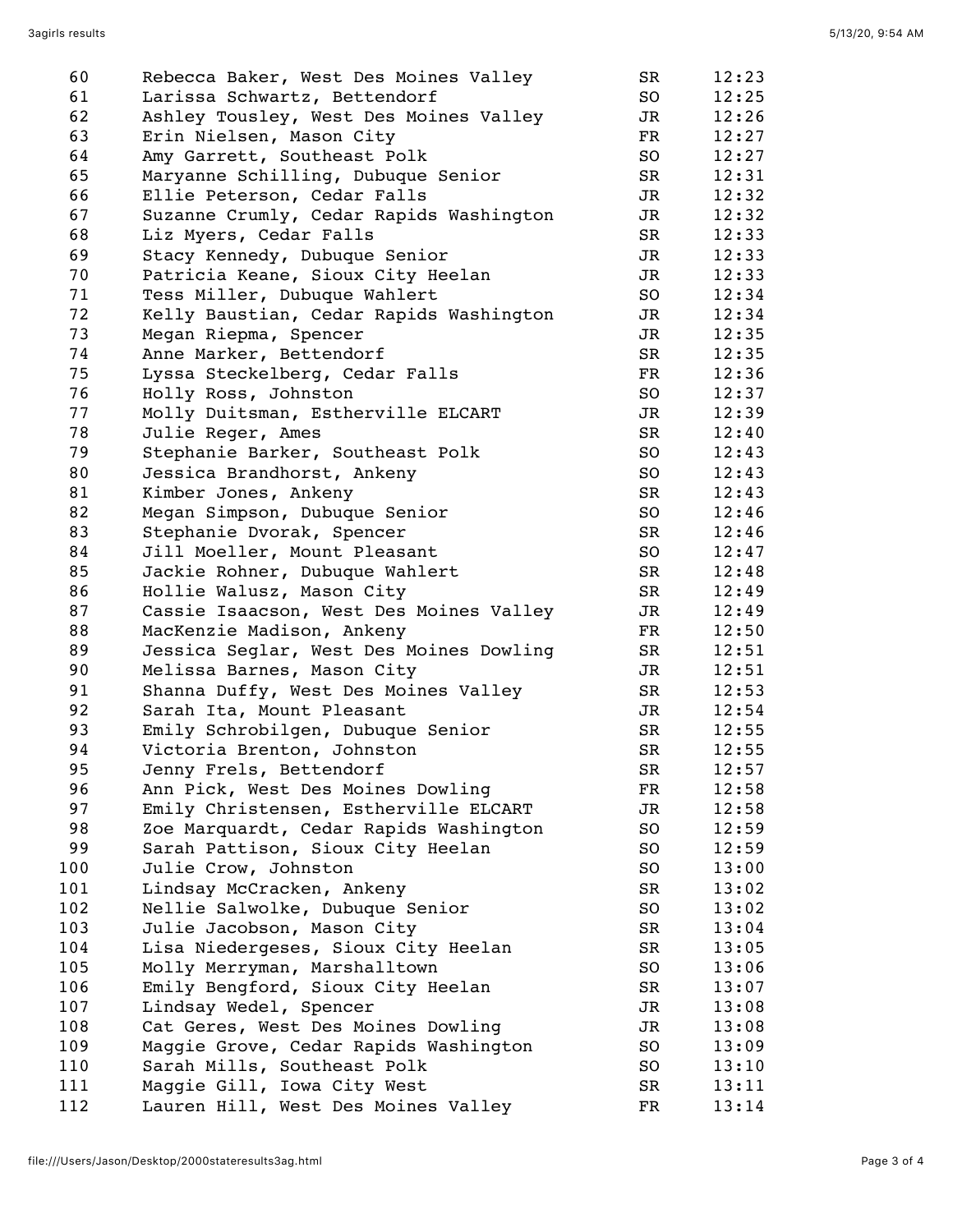| 113 | Lyndsey Hoppe, Spencer                  | SR                                                                                                                                                                                                                             | 13:14 |
|-----|-----------------------------------------|--------------------------------------------------------------------------------------------------------------------------------------------------------------------------------------------------------------------------------|-------|
| 114 | Cindy Jones, Spencer                    | FR                                                                                                                                                                                                                             | 13:15 |
| 115 | Katie Nauman, Mason City                | JR I                                                                                                                                                                                                                           | 13:15 |
| 116 | Kira Anderson, Cedar Falls              | SO and the set of the set of the set of the set of the set of the set of the set of the set of the set of the set of the set of the set of the set of the set of the set of the set of the set of the set of the set of the se | 13:16 |
| 117 | Danielle Beery, Johnston                | JR                                                                                                                                                                                                                             | 13:16 |
| 118 | Erin Byers, Cedar Rapids Washington     | SR and the set of the set of the set of the set of the set of the set of the set of the set of the set of the set of the set of the set of the set of the set of the set of the set of the set of the set of the set of the se | 13:17 |
| 119 | Elizabeth Andrews, Johnston             | SR and the set of the set of the set of the set of the set of the set of the set of the set of the set of the set of the set of the set of the set of the set of the set of the set of the set of the set of the set of the se | 13:18 |
| 120 | Tara Vance, Cedar Rapids Washington     | SR and the set of the set of the set of the set of the set of the set of the set of the set of the set of the set of the set of the set of the set of the set of the set of the set of the set of the set of the set of the se | 13:19 |
| 121 | Laura Peters, Spencer                   | SO <sub>2</sub>                                                                                                                                                                                                                | 13:22 |
| 122 | Chelsey Harding, Southeast Polk         | <b>JR</b>                                                                                                                                                                                                                      | 13:24 |
| 123 | Amanda McKean, Estherville ELCART       | SR                                                                                                                                                                                                                             | 13:26 |
| 124 | Shayna Nesteby, Dubuque Senior          | <b>FR</b>                                                                                                                                                                                                                      | 13:28 |
| 125 | Heather Nordquist, Johnston             | FR                                                                                                                                                                                                                             | 13:28 |
| 126 | Emily Schwartz, West Des Moines Dowling | SR                                                                                                                                                                                                                             | 13:29 |
| 127 | Mya Strohman, Marshalltown              | JR I                                                                                                                                                                                                                           | 13:40 |
| 128 | Liz Mathews, Marshalltown               | SR                                                                                                                                                                                                                             | 13:44 |
| 129 | Brooke Craig, Estherville ELCART        | <b>JR</b>                                                                                                                                                                                                                      | 13:47 |
| 130 | Britt Jones, Ankeny                     | JR                                                                                                                                                                                                                             | 13:53 |
| 131 | Mandi Mesner, Spencer                   | JR DI                                                                                                                                                                                                                          | 13:55 |
| 132 | Lisa Stepfl, Southeast Polk             | FR                                                                                                                                                                                                                             | 14:01 |
| 133 | Holly Nitchals, Estherville ELCART      | FR                                                                                                                                                                                                                             | 14:17 |
| 134 | Kym Hough, Mount Pleasant               | SR and the set of the set of the set of the set of the set of the set of the set of the set of the set of the set of the set of the set of the set of the set of the set of the set of the set of the set of the set of the se | 14:24 |
| 135 | Elaina Mertens, Mount Pleasant          | $_{\rm FR}$                                                                                                                                                                                                                    | 14:33 |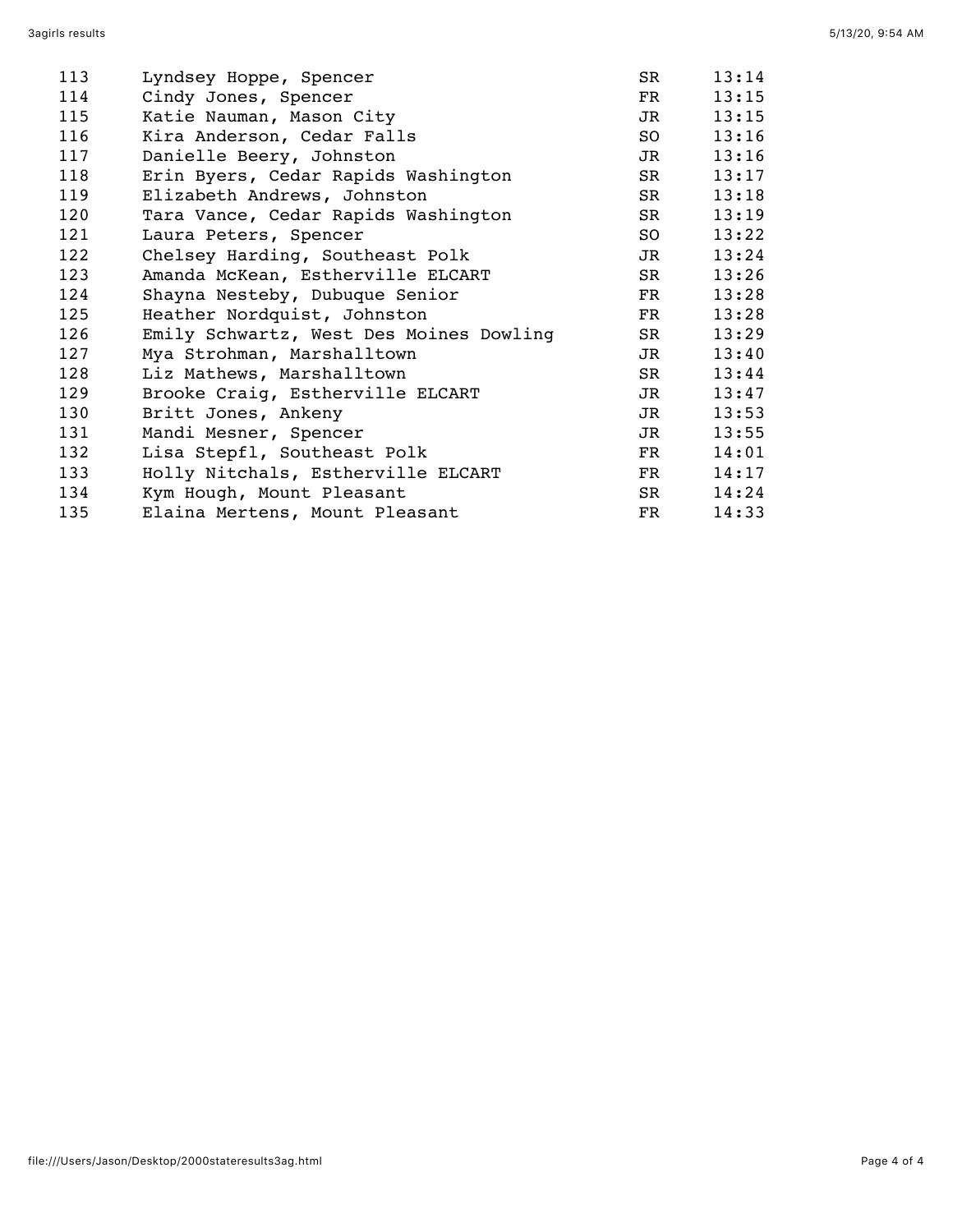## 2000 CROSS COUNTRY STATE MEET INFORMATION

#### **2000 IOWA STATE CROSS COUNTRY RESULTS Saturday, October 28--Kennedy Park, Fort Dodge**

#### **CLASS 2A GIRLS**

|    | Benton                 | 136 | (10) | 18 | 20 | 30  | 58  | 77   | 83)  |
|----|------------------------|-----|------|----|----|-----|-----|------|------|
| 2  | Union                  | 153 | (19  | 25 | 28 | 32  | 49  | 64   | 90)  |
| 3  | Monticello             | 171 | (16) | 26 | 29 | 37  | 63  | 80   | 94)  |
| 4  | Mount Vernon-Lisbon    | 217 | (15) | 24 | 47 | 62  | 69  | 116  | 126) |
| 5  | Williamsburg           | 244 | (11) | 17 | 44 | 68  | 104 | 111  | 133) |
| 6  | Jesup                  | 248 |      | 31 | 46 | 76  | 88  | 123  | 139) |
|    | Forest City-WCLT       | 253 | (13) | 40 | 48 | 55  | 97  | 103  | 130) |
| 8  | Atlantic               | 286 | 6    | 21 | 72 | 82  | 105 | 106  | 135) |
| 9  | Starmont               | 288 | (22) | 36 | 54 | 85  | 91  | 119  | 127) |
| 10 | Clear Creek-Amana      | 290 | 5    | 41 | 53 | 95  | 96  | 99   | 113) |
| 11 | Unity Christian        | 321 | (12) | 23 | 81 | 84  | 121 | 128  | 131) |
| 12 | Denison-Schleswiq      | 328 | 39   | 42 | 45 | 93  | 109 | 129  | 132) |
| 13 | Pella                  | 336 | (50) | 51 | 70 | 78  | 87  | 112  | 134) |
| 14 | MOC-Floyd Valley       | 345 | (27) | 35 | 73 | 102 | 108 | 114  | 122) |
| 15 | Shenandoah-Essex       | 348 | (57  | 61 | 65 | 79  | 86  | 98   | 124) |
| 16 | South Winneshiek       | 360 | 6 )  | 67 | 75 | 100 | 110 | 138) |      |
| 17 | Emmetsburg/Graettinger | 371 | (34  | 38 | 74 | 107 | 118 | 120  | 137) |
| 18 | Charles City           | 444 | (52) | 71 | 89 | 115 | 117 | 125  | 136) |
|    |                        |     |      |    |    |     |     |      |      |

| 1  | Amber Friedrich, Algona       | SR. | 11:34 |
|----|-------------------------------|-----|-------|
| 2  | Michelle Sokol, Chariton      | SR. | 11:49 |
| 3  | Bonnie McKernan, Independence | SO. | 11:49 |
| 4  | Mary Oppold, Gilbert          | SR. | 11:53 |
| 5. | Marcy Rahn, Clear Creek-Amana | FR. | 11:54 |
| 6  | Cortney Jacobs, Atlantic      | FR  | 11:54 |
|    |                               |     |       |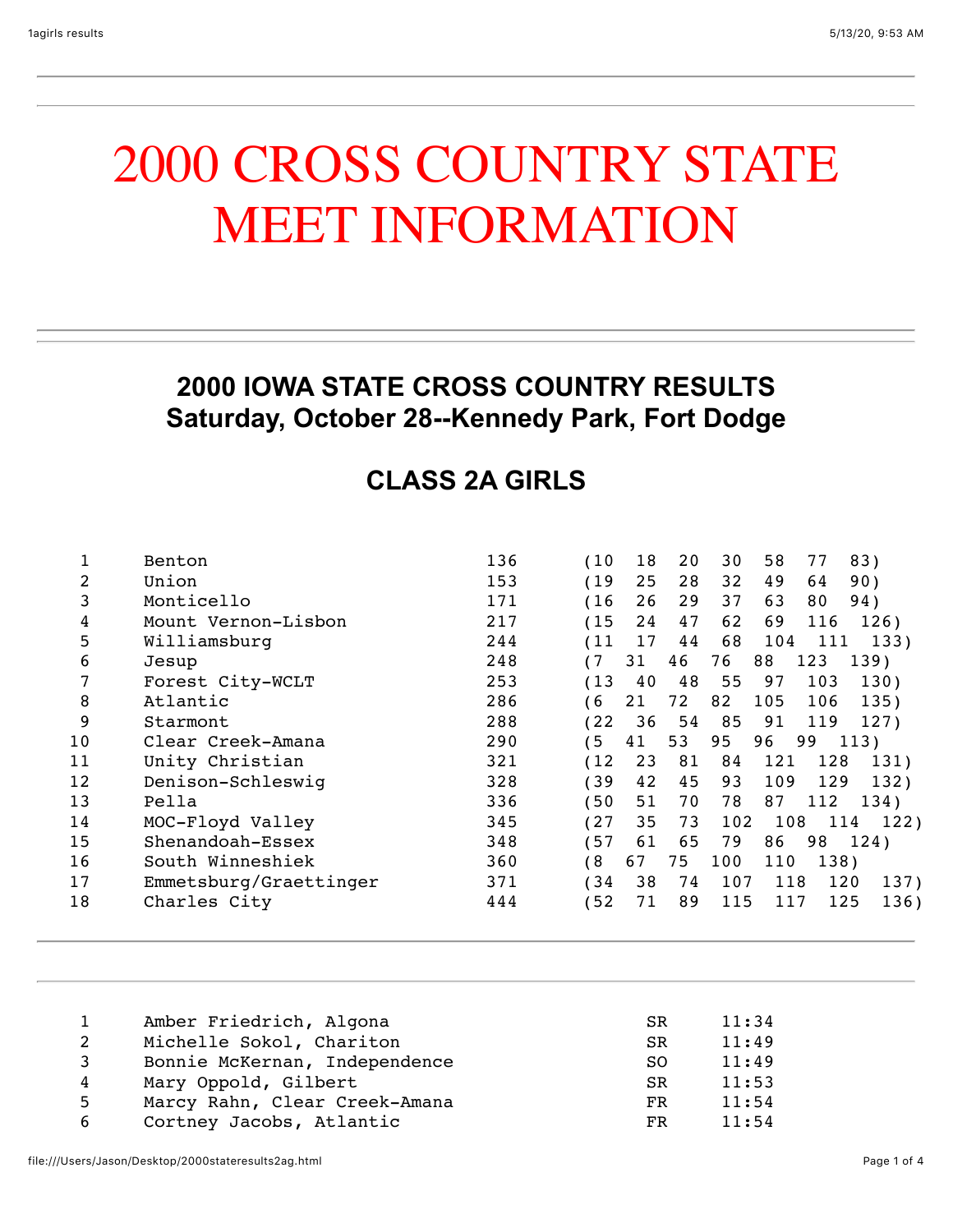| 7  | Heather Kite, Jesup                      | SR                       | 11:55 |
|----|------------------------------------------|--------------------------|-------|
| 8  | Marissa Wurzer, South Winneshiek         | JR                       | 11:56 |
| 9  | Lyndsey Weller, Central DeWitt           | JR                       | 11:57 |
| 10 | Katie Prusha, Benton                     | JR                       | 11:58 |
| 11 | Terran Wertz, Williamsburg               | FR                       | 12:02 |
| 12 | Gretchen Noteboom, Unity Christian       | SO                       | 12:04 |
| 13 | Heather Laaveg, Forest City-WCLT         | SO                       | 12:04 |
| 14 | Maria Osterhaus, Maquoketa               | SO                       | 12:10 |
| 15 | Stephanie Pisarik, Mount Vernon-Lisbon   | SR                       | 12:12 |
| 16 | Jennifer Larson, Monticello              | SO                       | 12:12 |
| 17 | Abby Jones, Williamsburg                 | SO                       | 12:13 |
| 18 | Marni Olson, Benton                      | FR                       | 12:13 |
| 19 | Sara Murphy, Union                       | JR                       | 12:14 |
| 20 | Heidi Rathje, Benton                     | JR                       | 12:14 |
| 21 | Courtney Blake, Atlantic                 | FR                       | 12:14 |
| 22 | Randi Burns, Starmont                    | JR                       | 12:15 |
| 23 | Jen Kempers, Unity Christian             | $\overline{\mathrm{FR}}$ | 12:15 |
| 24 | Abby Brayton, Mount Vernon-Lisbon        | SR                       | 12:15 |
| 25 | Jo Rausch, Union                         | SO                       | 12:16 |
| 26 | Amy Bagge, Monticello                    | FR                       | 12:16 |
| 27 | Kristin Thompson, MOC-Floyd Valley       | SO                       | 12:17 |
| 28 | Jill Wagaman, Union                      | SO                       | 12:17 |
| 29 |                                          | SO                       | 12:18 |
| 30 | Lindsay Larson, Monticello               | FR                       | 12:18 |
|    | Abby Luther, Benton                      |                          |       |
| 31 | Jessica Smith, Jesup                     | JR<br>SR                 | 12:19 |
| 32 | Mindy Engel, Union                       |                          | 12:19 |
| 33 | Lane Palmer, Waukon                      | SO                       | 12:20 |
| 34 | Stephanie Noonan, Emmetsburg/Graettinger | SR                       | 12:20 |
| 35 | Traci Vander Molen, MOC-Floyd Valley     | SR                       | 12:23 |
| 36 | Andrea Kirby, Starmont                   | JR                       | 12:23 |
| 37 | Brenda Brighton, Monticello              | SR                       | 12:24 |
| 38 | BrieAnn Reedy, Emmetsburg/Graettinger    | FR                       | 12:26 |
| 39 | Sarah Skoog, Denison-Schleswig           | SO                       | 12:27 |
| 40 | Mairead Kelly, Forest City-WCLT          | FR                       | 12:28 |
| 41 | Kelly Wood, Clear Creek-Amana            | FR                       | 12:30 |
| 42 | Liz Peterson, Denison-Schleswig          | FR                       | 12:30 |
| 43 | Jill Latham, Oelwein                     | SR                       | 12:31 |
| 44 | Beth Neal, Williamsburg                  | SR                       | 12:31 |
| 45 | Traci Rosenau, Denison-Schleswig         | SO                       | 12:32 |
| 46 | Kelli Kayser, Jesup                      | SR                       | 12:33 |
| 47 | Ashley Smith, Mount Vernon-Lisbon        | SO                       | 12:35 |
| 48 | Lindsey Faber, Forest City-WCLT          | SO                       | 12:36 |
| 49 | Kelli Selk, Union                        | FR                       | 12:37 |
| 50 | Tera Behning, Pella                      | SO                       | 12:37 |
| 51 | Amber Breuklander, Pella                 | FR                       | 12:37 |
| 52 | Sara Eppley, Charles City                | FR                       | 12:38 |
| 53 | Rachel Vomacka, Clear Creek-Amana        | JR                       | 12:39 |
| 54 | Chasity Miller, Starmont                 | JR                       | 12:39 |
| 55 | Megan Quayle, Forest City-WCLT           | SR                       | 12:40 |
| 56 | Leslie Kealhofer, Perry                  | JR                       | 12:40 |
| 57 | MacKenzie Lauman, Shenandoah-Essex       | JR                       | 12:41 |
| 58 | Chloe Millward, Benton                   | SO                       | 12:41 |
| 59 | Natalie Whitcher, North Fayette          | JR                       | 12:42 |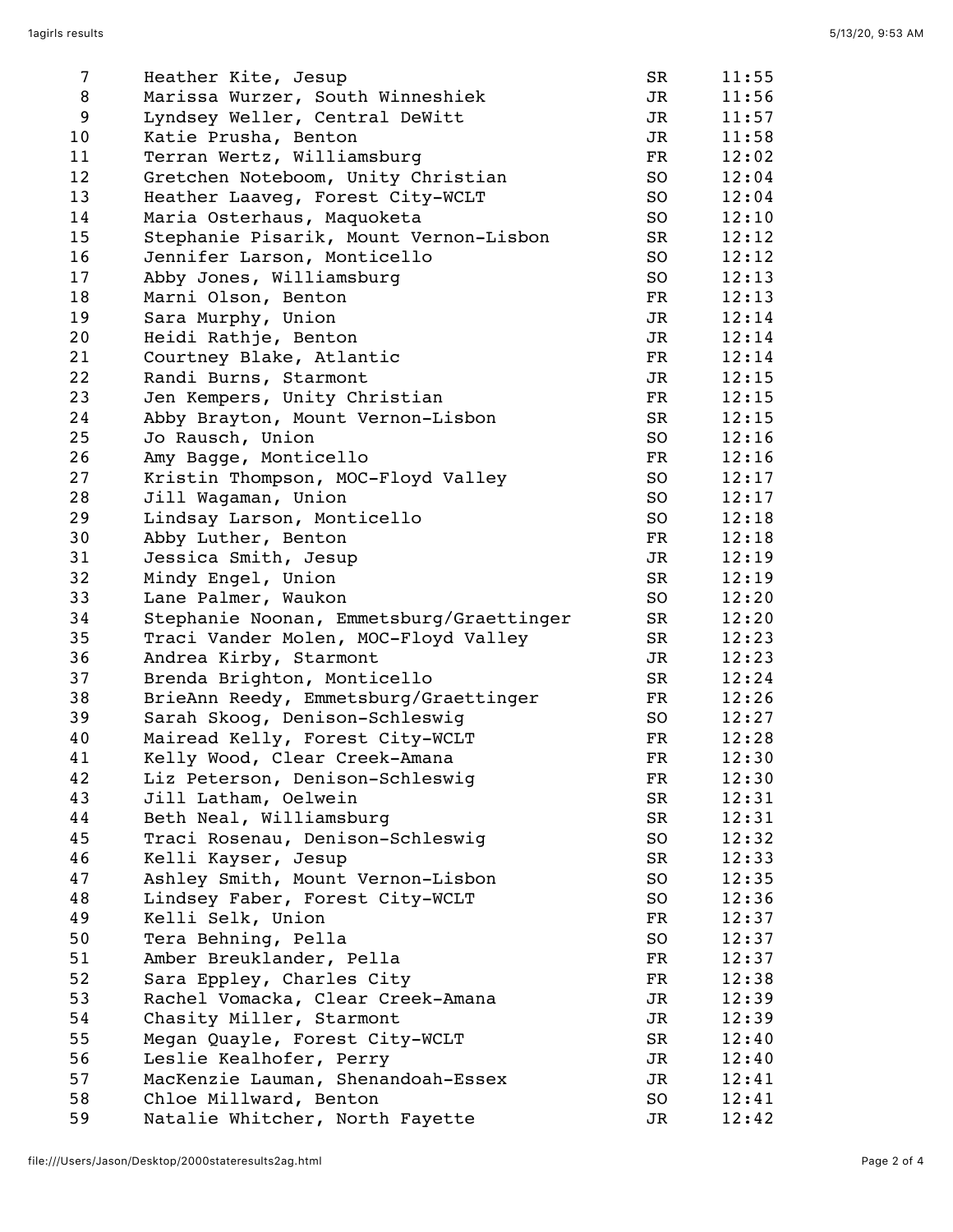| 60  | Sara Hayes, Waukee                     | SO        | 12:44 |
|-----|----------------------------------------|-----------|-------|
| 61  | Heather McCall, Shenandoah-Essex       | FR        | 12:46 |
| 62  | Crystal Raiber, Mount Vernon-Lisbon    | SR        | 12:47 |
| 63  | DeAnne Miller, Monticello              | JR        | 12:47 |
| 64  | Hillary Carmichael, Union              | FR        | 12:48 |
| 65  | Abby Ballain, Shenandoah-Essex         | JR        | 12:48 |
| 66  | Lori Risser, Clarke                    | SR        | 12:49 |
| 67  | Mandy Bartelt, South Winneshiek        | SR        | 12:49 |
| 68  | Michelle Mullnix, Williamsburg         | SO        | 12:50 |
| 69  | Kelly Scheer, Mount Vernon-Lisbon      | SR        | 12:51 |
| 70  | Sunny Visser, Pella                    | JR        | 12:51 |
| 71  | Janna McClintock, Charles City         | FR        | 12:52 |
| 72  | Krysta Metz, Atlantic                  | JR        | 12:52 |
| 73  | Emily Jahn, MOC-Floyd Valley           | JR        | 12:53 |
| 74  | Leah Siebrecht, Emmetsburg/Graettinger | FR        | 12:54 |
| 75  | Jackie Patrick, South Winneshiek       | FR        | 12:55 |
| 76  | Audrey Kite, Jesup                     | FR        | 12:56 |
| 77  | Meghan Kriz, Benton                    | JR        | 12:57 |
| 78  | Mary Hiemstra, Pella                   | SO        | 12:58 |
| 79  | Lisa Slater, Shenandoah-Essex          | JR        | 12:58 |
| 80  | Lindsey Herndon, Monticello            | SO        | 12:59 |
| 81  | Becky De Jong, Unity Christian         | SR        | 13:00 |
| 82  | Rachel Smith, Atlantic                 | JR        | 13:01 |
| 83  | Dove Morrow, Benton                    | SR        | 13:02 |
| 84  | Leah Kooiker, Unity Christian          | SR        | 13:03 |
| 85  | Naomi Keppler, Starmont                | SO        | 13:03 |
| 86  | Megan Slater, Shenandoah-Essex         | SR        | 13:04 |
| 87  | Ashley Sponsler, Pella                 | JR        | 13:04 |
| 88  | Cassie Frush, Jesup                    | JR        | 13:04 |
| 89  | Jamie Hutchinson, Charles City         | FR        | 13:05 |
| 90  | Lindsay Reiter, Union                  | SR        | 13:05 |
| 91  | Erica Devlin, Starmont                 | SR        | 13:07 |
| 92  | Dani Wagaman, Red Oak                  | SO        | 13:09 |
| 93  | Trish Breen, Denison-Schleswig         | FR        | 13:09 |
| 94  | Emily Chapman, Monticello              | <b>SR</b> | 13:10 |
| 95  | Amberly Bult, Clear Creek-Amana        | JR        | 13:10 |
| 96  | Tara Loan, Clear Creek-Amana           | SR        | 13:10 |
| 97  | Heather Hanson, Forest City-WCLT       | FR        | 13:12 |
| 98  | Carli Franks, Shenandoah-Essex         | SR        | 13:12 |
| 99  | Erin Dougherty, Clear Creek-Amana      | JR        | 13:13 |
| 100 | Carrie Mikota, South Winneshiek        | FR        | 13:14 |
| 101 | Melanie Goering, Hudson                | SO        | 13:15 |
| 102 | Kendra Van't Hof, MOC-Floyd Valley     | FR        | 13:16 |
| 103 | Rachel Finer, Forest City-WCLT         | FR        | 13:18 |
| 104 | Aimee Crippen, Williamsburg            | FR        | 13:21 |
| 105 | Katie Winston, Atlantic                | SO        | 13:21 |
| 106 | Katie Schweer, Atlantic                | SR        | 13:22 |
| 107 | Abby Kliegel, Emmetsburg/Graettinger   | FR        | 13:23 |
| 108 | Ashley De Jager, MOC-Floyd Valley      | JR        | 13:25 |
| 109 | Emily Haase, Denison-Schleswig         | FR        | 13:26 |
| 110 | Kelly Meyer, South Winneshiek          | SR        | 13:27 |
| 111 | Allison Folkmann, Williamsburg         | FR        | 13:27 |
| 112 | Megan DeWild, Pella                    | SR        | 13:29 |
|     |                                        |           |       |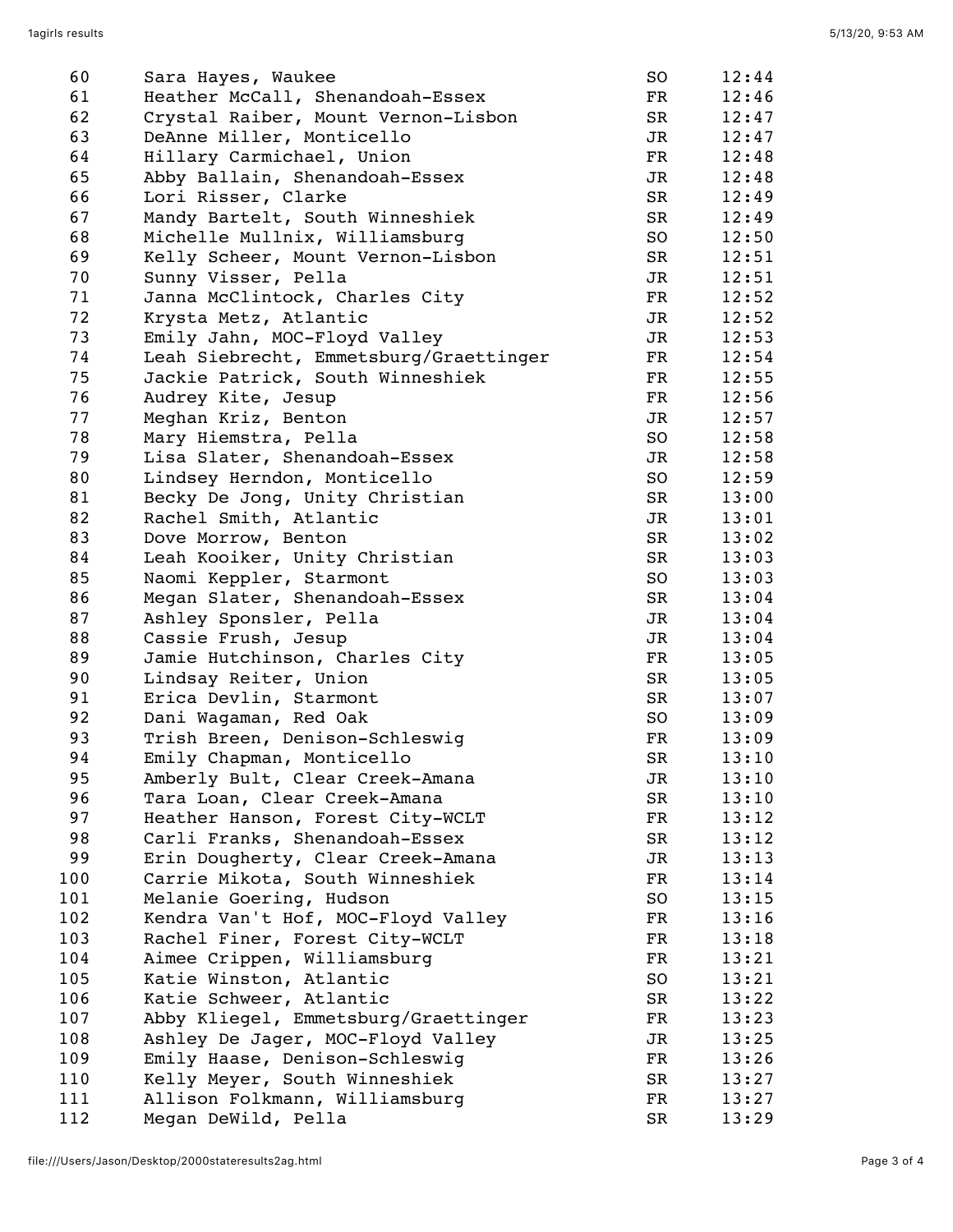| Katie Wood, Clear Creek-Amana            | JR          | 13:29                       |
|------------------------------------------|-------------|-----------------------------|
| Jantina Donaldson, MOC-Floyd Valley      | $_{\rm FR}$ | 13:30                       |
| Jenny Wilson, Charles City               | SR          | 13:31                       |
| Jillian Rutledge, Mount Vernon-Lisbon    | $_{\rm FR}$ | 13:32                       |
| Kari Hutchinson, Charles City            | FR          | 13:32                       |
| Abby Joynt, Emmetsburg/Graettinger       | SO -        | 13:34                       |
| Krystal Kraus, Starmont                  | JR          | 13:36                       |
| Margeaux Schoofs, Emmetsburg/Graettinger | SR          | 13:39                       |
| Kim Pals, Unity Christian                | JR          | 13:39                       |
| Sarah Korver, MOC-Floyd Valley           | FR          | 13:40                       |
| Casey Close, Jesup                       | FR          | 13:44                       |
| Missy Buttry, Shenandoah-Essex           | SR          | 13:45                       |
| Ali Angel, Charles City                  | JR          | 13:46                       |
| Kierstan Stoll, Mount Vernon-Lisbon      |             | 13:50                       |
| Lindsey Trettin, Starmont                | JR          | 13:51                       |
| Lori Rowenhorst, Unity Christian         | SO          | 13:51                       |
| Margaret Nixon, Denison-Schleswig        |             | 13:52                       |
| Devon Etzen, Forest City-WCLT            | JR          | 13:53                       |
| Tara DeVries, Unity Christian            | SR          | 13:53                       |
| Chelsea Gustafson, Denison-Schleswig     | SO          | 13:56                       |
| Michaela Malloy, Williamsburg            | SO -        | 13:57                       |
| Mandy Vink, Pella                        |             | 14:02                       |
| Lindsey Beckwith, Atlantic               | FR          | 14:09                       |
| Becky Humphrey, Charles City             | JR          | 14:11                       |
| Nikki Noonan, Emmetsburg/Graettinger     | SR          | 14:17                       |
| Leann Kleppe, South Winneshiek           | FR          | 14:18                       |
| Sheri Reuter, Jesup                      | SR          | 15:15                       |
|                                          |             | SO <sub>2</sub><br>JR<br>SR |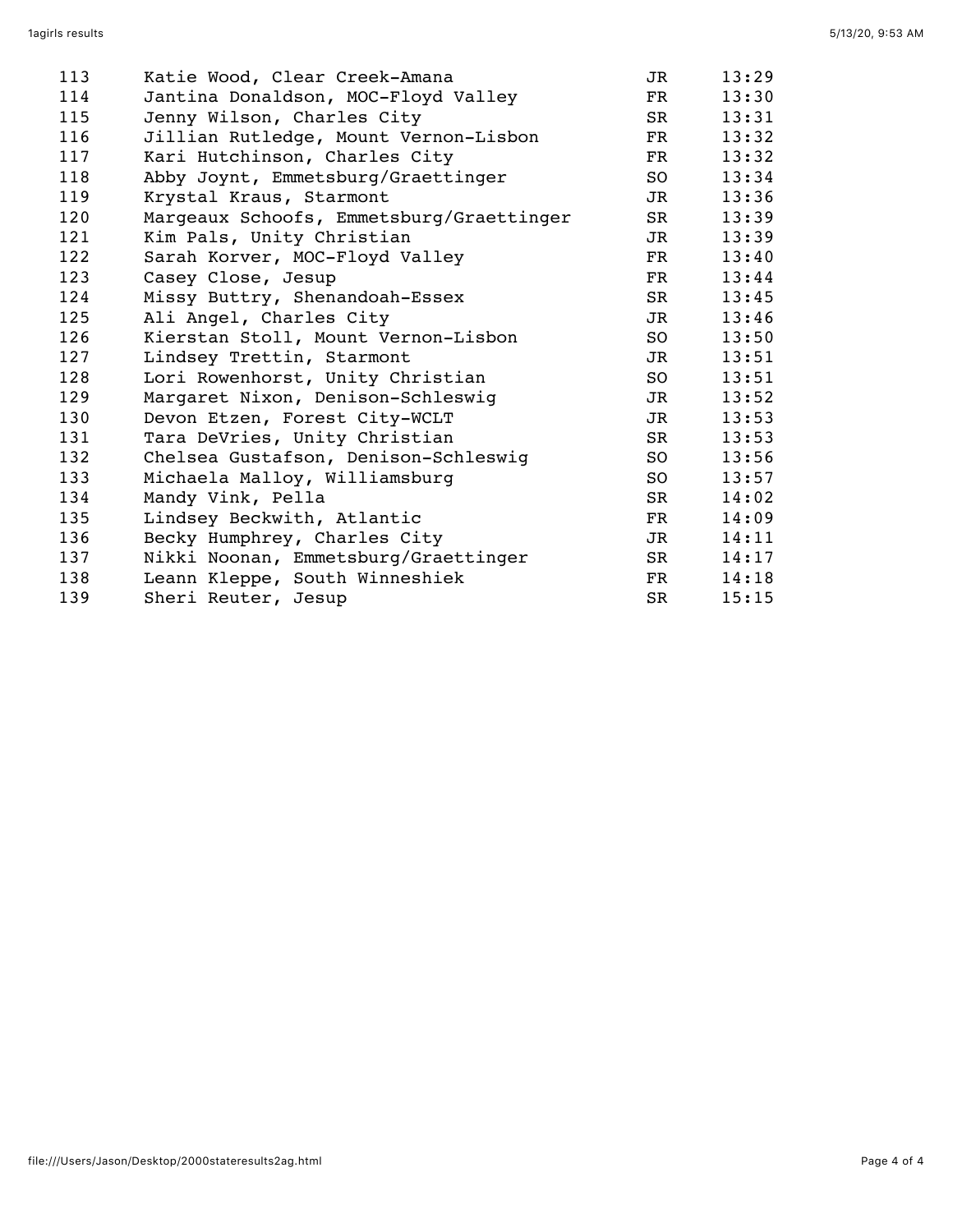# 2000 CROSS COUNTRY STATE MEET INFORMATION

#### **2000 IOWA STATE CROSS COUNTRY RESULTS Saturday, October 28--Kennedy Park, Fort Dodge**

### **CLASS 1A GIRLS**

|    | Bennett-Durant            | 57  | 5           | 11  | 17  | 24  | 27<br>29)          |
|----|---------------------------|-----|-------------|-----|-----|-----|--------------------|
| 2  | Okoboji                   | 104 | (1          | 16  | 26  | 61  | 77<br>114)         |
| 3  | North Linn                | 149 | 14          | 25  | 36  | 74  | 86<br>94)          |
| 4  | Calamus-Wheatland         | 149 | 20          | 21  | 53  | 55  | 108<br>116)        |
| 5  | Cedar Falls NU High       | 177 | 10          | 52  | 57  | 58  | 69<br>100)         |
| 6  | East Central-Preston      | 185 | 32          | 40  | 45  | 68  | 90<br>102)         |
| 7  | Ogden                     | 193 | (15         | 38  | 41  | 99  | 128)               |
| 8  | West Sioux                | 206 | $6^{\circ}$ | 47  | 73  | 80  | 120)<br>93         |
| 9  | South O'Brien             | 207 | (18         | 60  | 62  | 67  | 89<br>126)         |
| 10 | Pekin                     | 210 | (13         | 43  | 75  | 79  | 87<br>96)          |
| 11 | Colo-Nesco                | 220 | 35          | 44  | 56  | 85  | 127)               |
| 12 | Council Bluffs St. Albert | 244 | 42          | 48  | 71  | 83  | 109<br>117)        |
| 13 | Eagle Grove               | 250 | 39          | 46  | 54  | 111 | 113<br>125)        |
| 14 | English Valleys           | 267 | 30          | 64  | 81  | 92  | 98<br>118)         |
| 15 | Bedford                   | 273 | 28          | 49  | 95  | 101 | 107<br>121)        |
| 16 | Treynor                   | 367 | 63          | 91  | 103 |     | 110<br>112<br>115) |
| 17 | East Marshall             | 385 | 170         | 104 |     | 105 | 106<br>123<br>129) |
| 18 | Collins-Maxwell-Baxter    | 388 | 84 '        | 88  | 97  | 119 | 122<br>124)        |

| $\mathbf{1}$ | Kristin Hansen, Okoboji             | JR. | 11:32 |
|--------------|-------------------------------------|-----|-------|
| $\mathbf{2}$ | Melia Raitt, Iowa City Regina       | FR  | 11:45 |
| 3            | Emily Klein, South Hamilton         | JR. | 11:46 |
| 4            | Jennifer Kunkel, Woodbury Central   | JR. | 11:52 |
| 5            | Shannon VonMuenster, Bennett-Durant | SR. | 11:53 |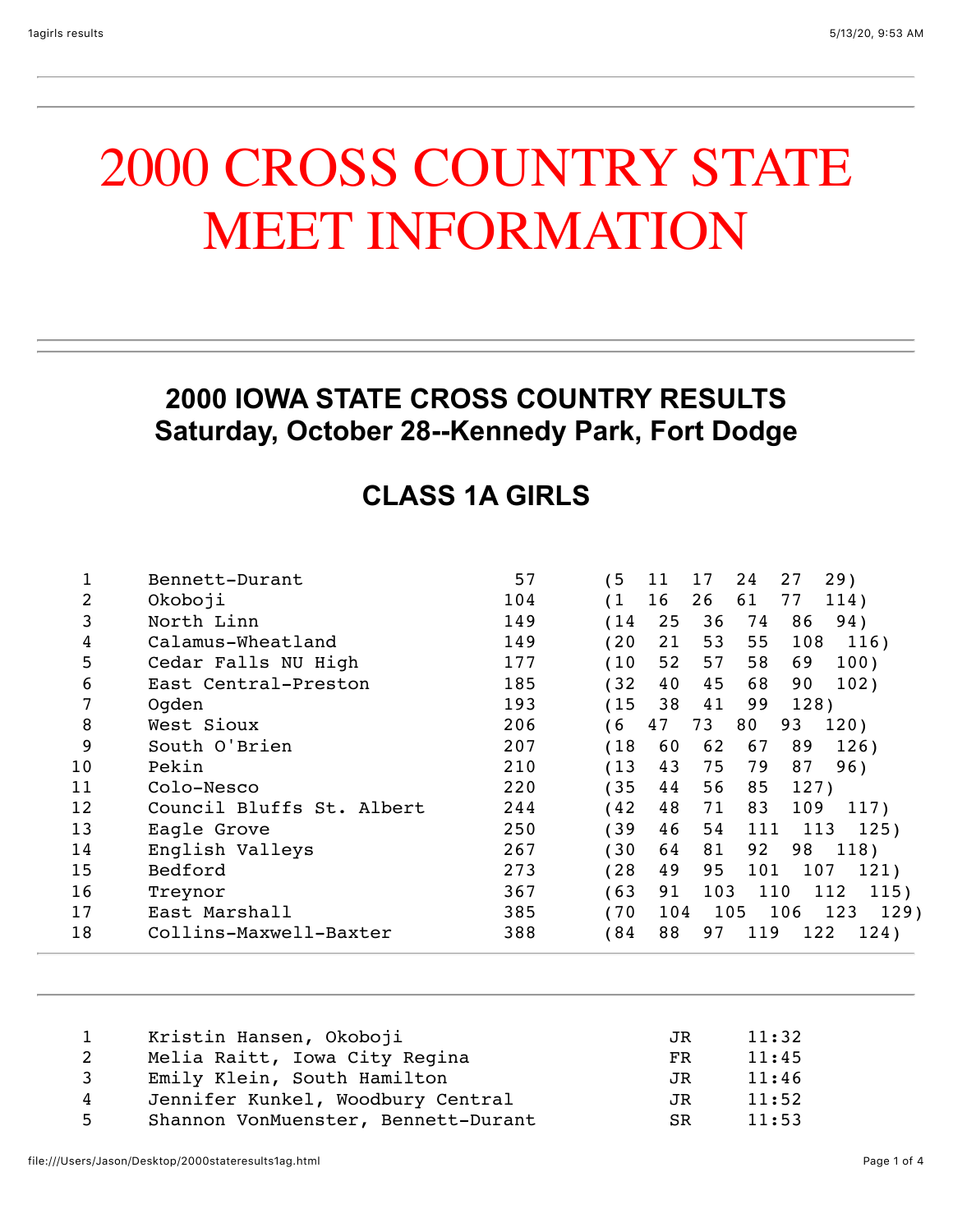| 6              | Emily Salberg, West Sioux                | $_{\rm FR}$   | 12:02 |
|----------------|------------------------------------------|---------------|-------|
| $\overline{7}$ | Stephanie DeVore, Corning                | SR            | 12:03 |
| 8              | Rachel O'Connor, Northeast               | JR            | 12:03 |
| 9              | Gail Torkelson, Central Elkader          | SO            | 12:03 |
| 10             | Jillian Doddema, Cedar Falls NU High     | SO            | 12:05 |
| 11             | Dawn Heinrich, Bennett-Durant            | SO            | 12:13 |
| 12             | Casey Huber, Denver                      | FR            | 12:15 |
| 13             | Megan Raap, Pekin                        | SO            | 12:15 |
| 14             | Amanda Maas, North Linn                  | SO            | 12:16 |
| 15             | Alyssa Jones, Ogden                      | SO            | 12:18 |
| 16             | Courtney Jones, Okoboji                  | $\mathbf{FR}$ | 12:18 |
| 17             | Jesslyn Von Muenster, Bennett-Durant     | SO            | 12:19 |
| 18             | Mary Kummerfeld, South O'Brien           | SR            | 12:25 |
| 19             | Jill Rozendaal, Lynnville-Sully          | SR            | 12:25 |
| 20             | Amber Hesse, Calamus-Wheatland           | SO            | 12:26 |
| 21             | Katie Hayen, Calamus-Wheatland           | SR            | 12:27 |
| 22             | Ashley Adams, AHST                       | SO            | 12:28 |
| 23             | Tonya Lehman, Valley CEW                 | FR            | 12:29 |
| 24             | SuAnn Woods, Bennett-Durant              | SR            | 12:29 |
| 25             | Chelsey Martin, North Linn               | SO            | 12:29 |
| 26             | Jill Dorenkamp, Okoboji                  | SR            | 12:32 |
| 27             | Jackie Adams, Bennett-Durant             | SO            | 12:33 |
| 28             | Ann McMillen, Bedford                    | SR            | 12:35 |
| 29             | Jenny Kuehl, Bennett-Durant              | JR            | 12:35 |
| 30             | Amanda Weldon, English Valleys           | JR            | 12:37 |
| 31             | Krystle Cordes, Dike-New Hartford        | JR            | 12:38 |
| 32             | Ashley Helmle, East Central-Preston      | SR            | 12:38 |
| 33             | Francesca Yaklin, Bellevue Marquette     | SO            | 12:38 |
| 34             | Abby Engelman, Bellevue Marquette        | SO            | 12:38 |
| 35             | Sara Phillips, Colo-Nesco                | SR            | 12:39 |
| 36             | Jessie Sackett, North Linn               | SR            | 12:40 |
| 37             | Erin Makey, Logan-Magnolia               | JR            | 12:40 |
| 38             | Sarah Savick, Ogden                      | FR            | 12:41 |
| 39             | Holly McGonegle, Eagle Grove             | <b>JR</b>     | 12:42 |
| 40             | Lacey Heiar, East Central-Preston        | FR            | 12:43 |
| 41             | Jessica Oeth, Ogden                      | SR            | 12:43 |
| 42             | Katie Milner, Council Bluffs St. Albert  | SR            | 12:46 |
| 43             | Kari Spilman, Pekin                      | JR            | 12:47 |
| 44             | Stephanie Meimann, Colo-Nesco            | SR            | 12:49 |
| 45             | Linissa Bowman, East Central-Preston     | SR            | 12:53 |
| 46             | Kellie Hamilton, Eagle Grove             | FR            | 12:54 |
| 47             | Cari Rehder, West Sioux                  | SO            | 12:55 |
| 48             | Jessie Frueh, Council Bluffs St. Albert  | SO            | 12:55 |
| 49             | Melissa Thompson, Bedford                | JR            | 12:56 |
| 50             | Tiffany Dallenbach, Laurens-Marathon-ACT | JR            | 12:59 |
| 51             | Rachel Adams, Underwood                  | SO            | 13:00 |
| 52             | Janelle Doddema, Cedar Falls NU High     | SR            | 13:01 |
| 53             | Adrienne Hermiston, Calamus-Wheatland    | JR            | 13:02 |
| 54             | Elaine Hamilton, Eagle Grove             | FR            | 13:02 |
| 55             | Jennifer Muhl, Calamus-Wheatland         | SO            | 13:03 |
| 56             | Jackie McNamara, Colo-Nesco              | FR            | 13:03 |
|                |                                          |               |       |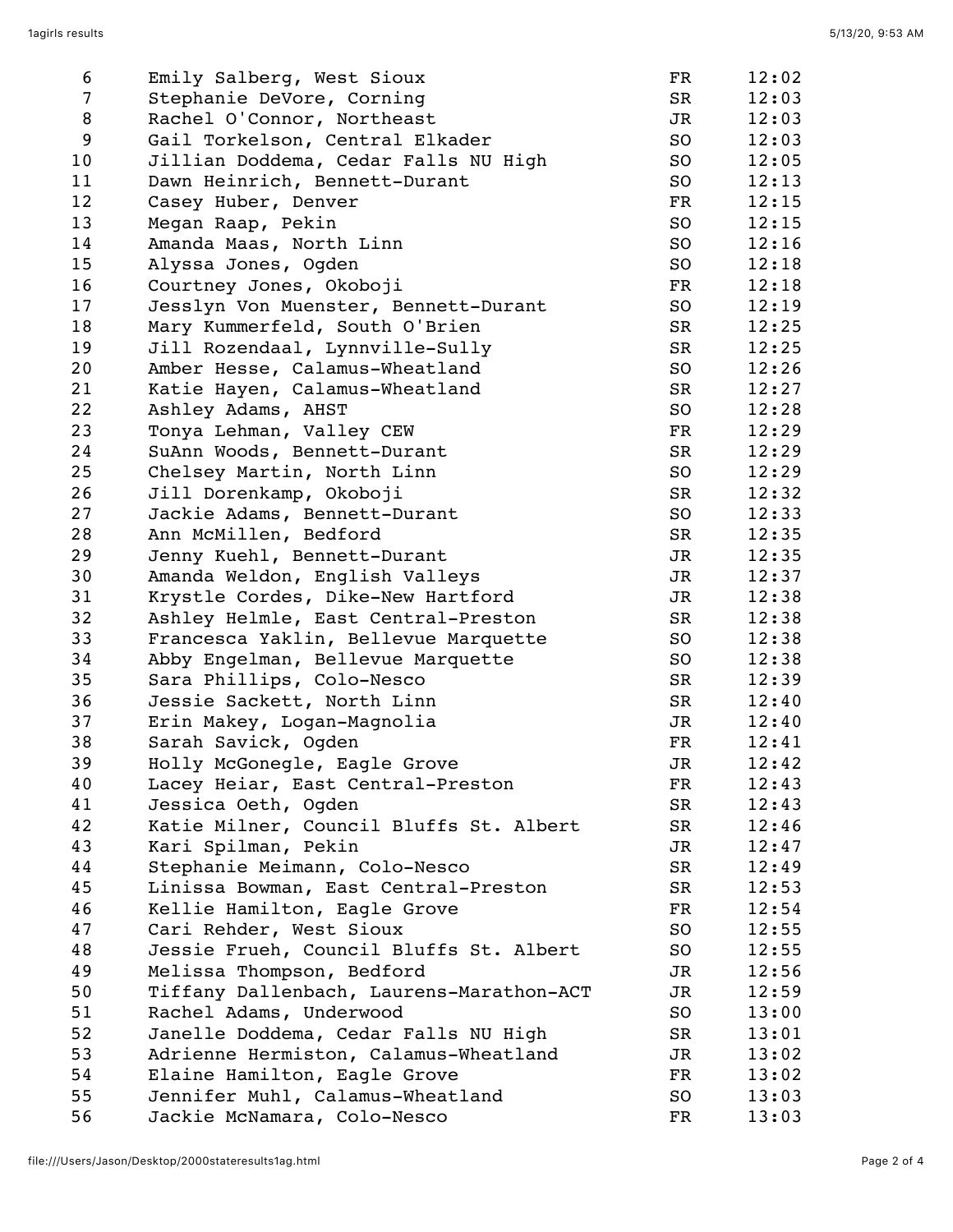| 57  | Anne Thompson, Cedar Falls NU High            | JR | 13:04 |
|-----|-----------------------------------------------|----|-------|
| 58  | Ashley Davidson, Cedar Falls NU High          | JR | 13:04 |
| 59  | Kaitlyn Ernst, Interstate 35                  | SO | 13:05 |
| 60  | Deb Reinfeld, South O'Brien                   | JR | 13:06 |
| 61  | Sandra Smith, Okoboji                         | FR | 13:08 |
| 62  | Tonya Mews, South O'Brien                     | SR | 13:09 |
| 63  | Katie Maguire, Treynor                        | JR | 13:11 |
| 64  | Jessica Newman, English Valleys               | FR | 13:11 |
| 65  | Laura Jacobson, Galva-Holstein                | FR | 13:14 |
| 66  |                                               |    |       |
|     | Ingrid Frisk, Logan-Magnolia                  | SO | 13:15 |
| 67  | Jenn Woolston, South O'Brien                  | SR | 13:15 |
| 68  | Karissa Jargo, East Central-Preston           | FR | 13:17 |
| 69  | Bethany Richter, Cedar Falls NU High          | SR | 13:18 |
| 70  | Kate Nicholson, East Marshall                 | JR | 13:19 |
| 71  | Melissa Respeliers, Council Bluffs St. Albert | SR | 13:19 |
| 72  | Sami Miller, Earlham                          | SO | 13:22 |
| 73  | Amanda Schouten, West Sioux                   | FR | 13:22 |
| 74  | Melissa Trefz, North Linn                     | SR | 13:23 |
| 75  | Megan Meeker, Pekin                           | SR | 13:24 |
| 76  | Brook Schafer, Earlham                        | SO | 13:25 |
| 77  | Marla Smith, Okoboji                          | SR | 13:27 |
| 78  | Heidi Porter, Manson-NW Webster               | FR | 13:28 |
| 79  | Jenny Jagen, Pekin                            | SR | 13:29 |
| 80  | Mallory Lynott, West Sioux                    | FR | 13:30 |
| 81  | Sarah Greene, English Valleys                 | SO | 13:31 |
| 82  | Katharina Hiller, West Monona                 | SR | 13:33 |
| 83  | Kathleen Gorman, Council Bluffs St. Albert    | SO | 13:34 |
| 84  | Brenna Maher, Collins-Maxwell-Baxter          | JR | 13:34 |
| 85  | Laura Meimann, Colo-Nesco                     | FR | 13:36 |
| 86  | Emily Broghammer, North Linn                  | SO | 13:38 |
| 87  | Mary Raap, Pekin                              | SR | 13:39 |
| 88  | Jessie Myers, Collins-Maxwell-Baxter          | SR | 13:41 |
| 89  | Sarah Schimmer, South O'Brien                 | SR | 13:41 |
| 90  | Lara Bowman, East Central-Preston             | JR | 13:42 |
| 91  | Laura Saar, Treynor                           | FR | 13:42 |
| 92  | Janelle Greene, English Valleys               | SO | 13:43 |
| 93  | Laura Hendricks, West Sioux                   | FR | 13:44 |
| 94  | Alissa Ritter, North Linn                     | FR | 13:45 |
| 95  | Crystal Price, Bedford                        | SR | 13:46 |
| 96  | Michelle Youngkrantz, Pekin                   | JR | 13:46 |
| 97  | Laura Etnier, Collins-Maxwell-Baxter          | JR | 13:47 |
| 98  | Melissa Caster, English Valleys               | FR | 13:47 |
| 99  |                                               | FR | 13:48 |
|     | Nicole Lauzon, Ogden                          |    |       |
| 100 | Liz Schachterle, Cedar Falls NU High          | SO | 13:49 |
| 101 | Toni Ann Gallagher, Bedford                   | SO | 13:50 |
| 102 | Lindsay Trenkamp, East Central-Preston        | JR | 13:51 |
| 103 | Becky Jones, Treynor                          | SO | 13:52 |
| 104 | Jayme Wolken, East Marshall                   | SR | 13:53 |
| 105 | Emily Nymeyer, East Marshall                  | SR | 13:58 |
| 106 | Alyson Runner, East Marshall                  | SR | 13:58 |
| 107 | Kelli Watson, Bedford                         | SO | 13:58 |